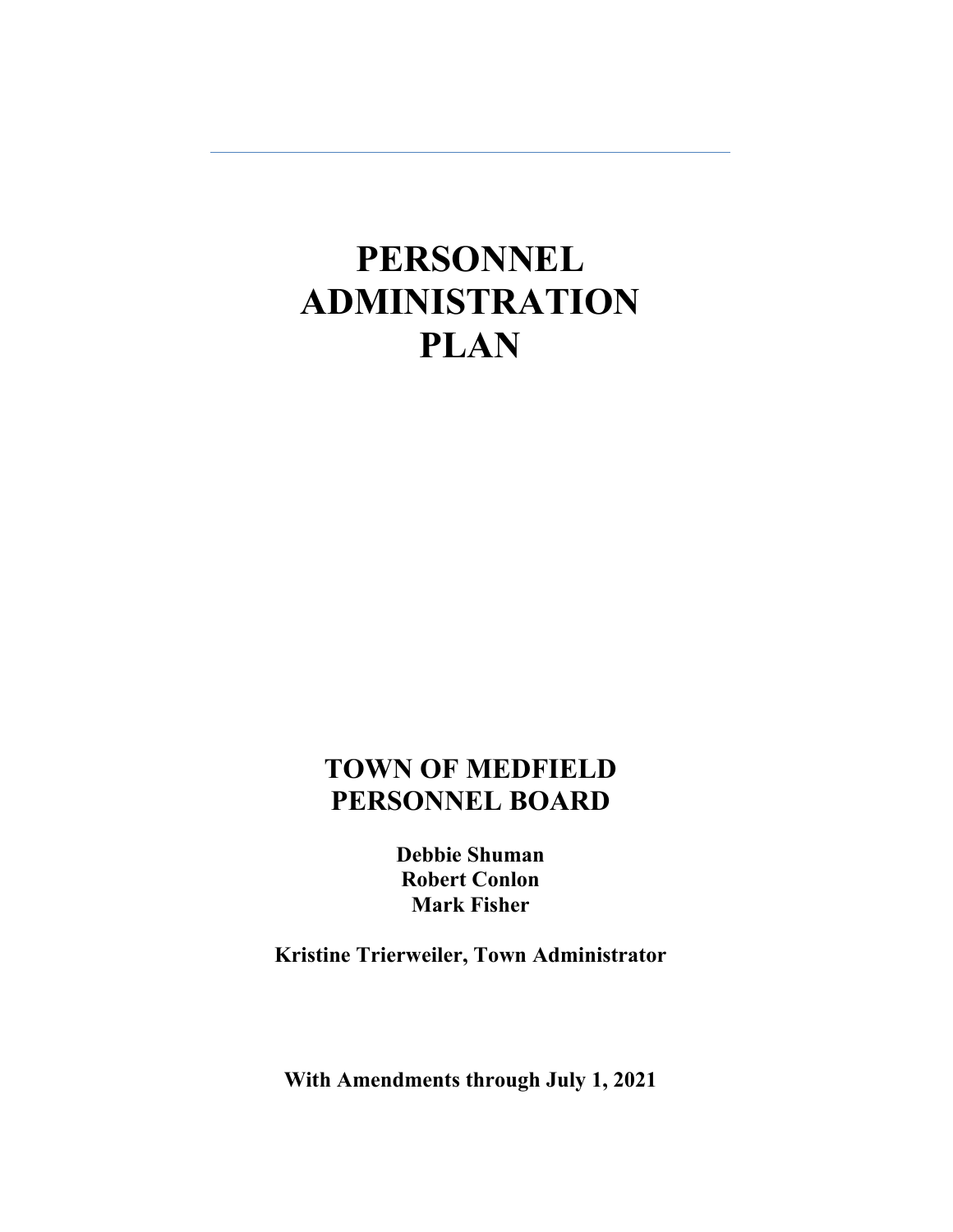#### **PERSONNEL ADMINISTRATION PLAN TOWN OF MEDFIELD**  Adopted by the Town, November 30, 1964 Amended through July 1, 2021

#### **I. TITLE**

The Classification of Positions and the Pay Schedule appended hereto, and the provisions of the Bylaw shall be entitled Personnel Administration Plan (thereafter referred to as The Plan), for the Town of Medfield.

#### **II. APPLICATION**

The Plan shall apply to all officers and employees in the service of the Town (whether full time, or parttime, seasonal, casual, special, Civil Service or other) other than those positions filled by popular election and those under the direction and control of the School Committee. Nothing herein, however, shall bar using the Plan or its provisions or facilities or committees in determining the compensation of such otherwise exempted employees or officials.

#### **III. TITLE OF POSITIONS**

No person shall be employed or paid as an employee in any position subject to the provisions of the Plan in any title other than those in the Schedules or under any title other than that of the job, the duties of which are actually performed. The job title in The Plan shall be the official title of the position and shall be used in all administrative and employment records, and in every other connection involving personnel or fiscal processes.

#### **IV. PERSONNEL BOARD**

Under The Plan, there shall be a Personnel Board consisting of three members who shall be appointed by a majority vote of a committee consisting of the Moderator, the Chairman of the Board of Selectmen, and the Chairman of the Warrant Committee. The term of office of members of the Personnel Board shall be three years; initial appointments to the Personnel Board were for the periods of one year, two years, and three years respectively. No elected or appointed officer of the Town of Medfield and no person employed by the Town of Medfield shall be eligible for service upon the Personnel Board. The Personnel Board shall serve without pay.

#### **V. DUTIES OF THE PERSONNEL BOARD**

- A. The Personnel Board shall administer The Plan and establish such policies, procedures and regulations consistent with The Plan, as it deems necessary.
- B. The Personnel Board shall maintain written descriptions of the job titles in The Plan describing the essential characteristics, requirements and the general duties. The descriptions shall not be interpreted as complete or limiting definitions and employees shall continue to perform any duties assigned by their superiors.
- C. The Town Accountant and Department Heads shall keep such records of the employees of the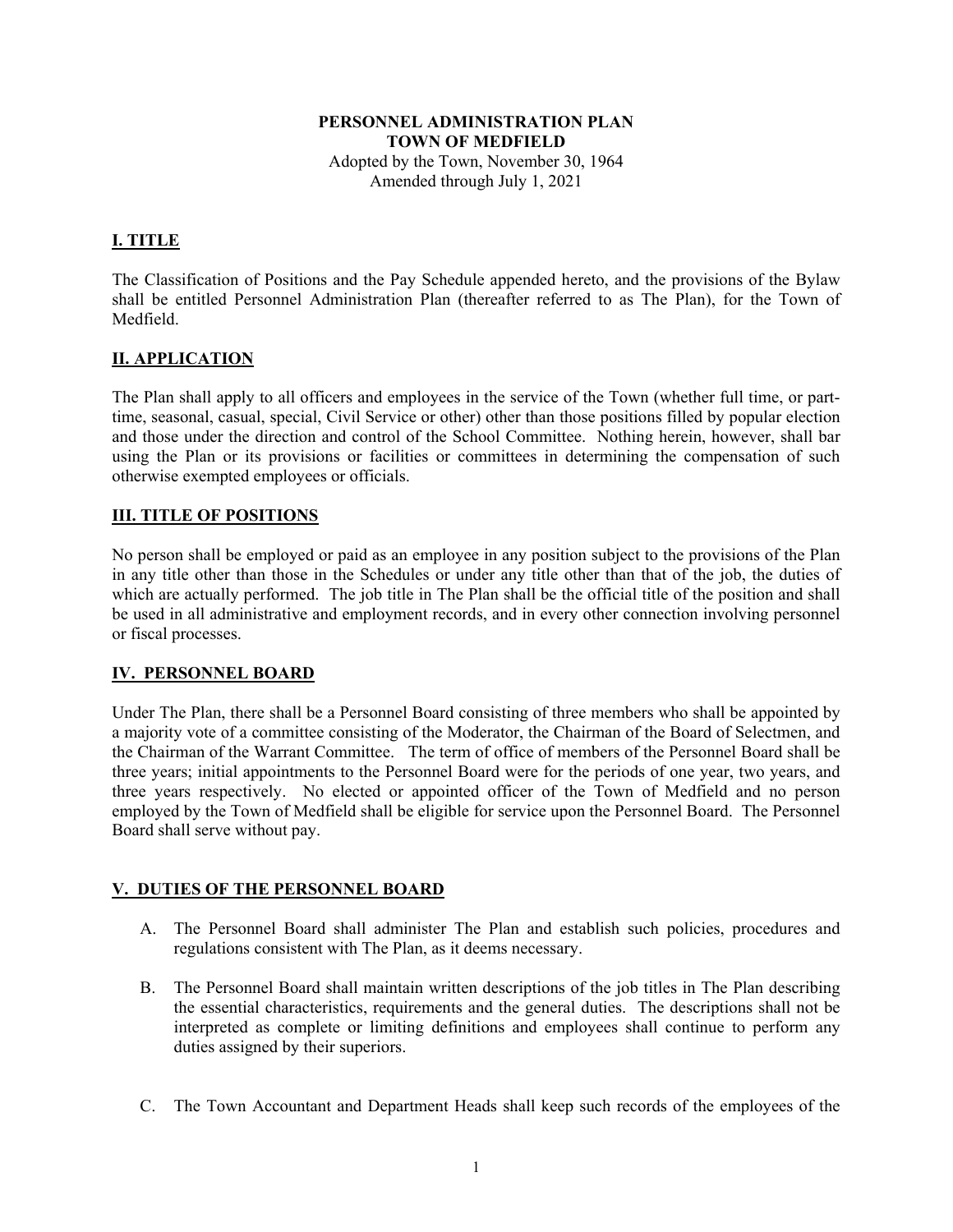Town as the Personnel Board may require. The Personnel Board shall keep such records of its own as it considers appropriate. All records of the Town which pertain to the Town's employees, by whomever kept, shall be open to inspection by the Personnel Board or any of its members at all reasonable times.

- D. The Personnel Board, from time to time, shall review the work of all positions subject to The Plan. Such reviews shall be so scheduled as to cover all such positions at intervals of not more than three years. In case of urgent necessity, the Personnel Board may tentatively add a new position to the Plan or reclassify an existing position, subject to the subsequent ratification of its action by a formal amendment of The Plan at the next Town Meeting. No such action may be taken in connection with positions subject to Civil Service Laws.
- E. The Personnel Board shall from time to time review the Pay Schedules. It shall keep informed as to pay rates and policies outside the services of the Town and shall recommend to the Town any action deemed desirable to maintain a fair and equitable pay level.
- F. Upon recommendation of a Department Head, supported by evidence in writing of special reasons and exceptional circumstances satisfactory to the Personnel Board, said Board may authorize an entrance rate higher than the minimum rate for a position, and such other variances in The Plan as it may deem necessary for the proper functioning of the services of the Town.
- G. The Personnel Board shall establish regulations governing the hiring of all employees covered by the Personnel Administration Plan, and shall provide guidance and assistance to department heads, boards, and commissions in the hiring, transfer, promotion and dismissal of personnel.

#### **VI. TYPES OF EMPLOYMENT**

All positions subject to the provisions of The Plan shall fall into one of the following categories:

- A. Regular Full Time: Regularly scheduled to work a full schedule of 40 hours per week, 52 weeks a year.
- B. Regular Part Time: Regularly scheduled to work no less than 20 hours per week, 52 weeks a year.
- C. Casual Part Time: Occasional employment for an hourly rate or fee.
- D. Temporary: Employed for a specific short period of time not to exceed 6 months. Temporary employment beyond 6 months must be authorized in advance by the Department Head and the Personnel Board.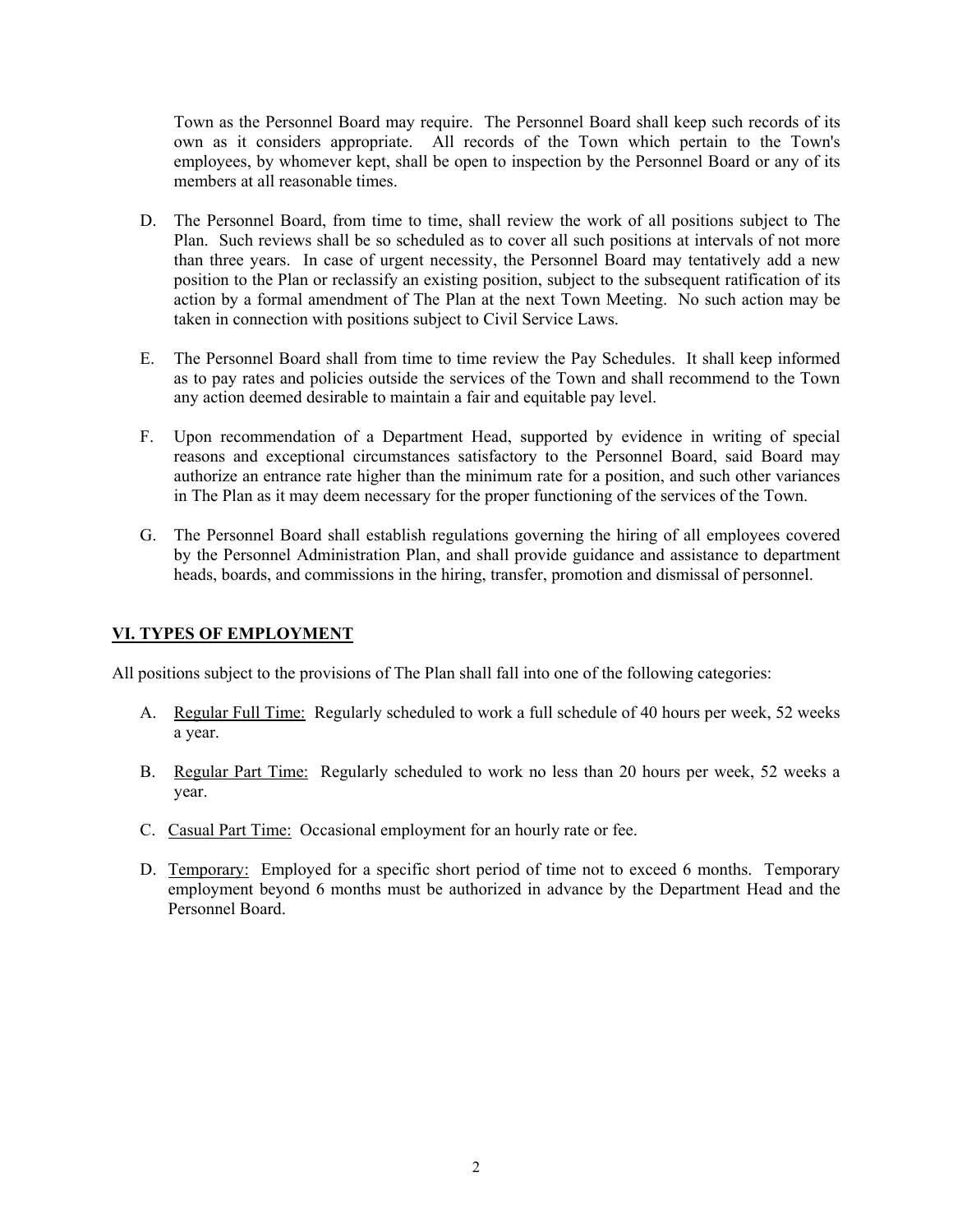#### **VII. STEP INCREASES - MERIT**

Progression through the rate ranges normally will be one step annually on employee's anniversary date provided this is recommended by the Department Head and the Personnel Board.

- 1. General Increase: When rate ranges are affected by increase voted by the Town, either fixed percentage or fixed amount, all employees covered by The Plan, except those specifically excluded or those holding personal rates, shall receive the increase and the rate ranges will be adjusted accordingly. Those holding personal rates shall not receive increases until the maximum for the classification exceeds the personal rate.
- 2. Management Pay for Performance: Employees in town management positions as set out in the CLASSIFICATION OF POSITIONS AND PAY SCHEDULE will be considered annually for increases in accordance with a performance rating system to be adopted and amended from time to time by the Personnel Board.

#### **VIII. PROMOTION AND TRANSFERS**

When an employee is promoted to a higher rated job, he shall enter at the minimum of the job's range or at his own rate, whichever is the higher. He may also receive a step increase at the time, if the Department Head feels that qualifications and performance warrant it, and the Personnel Board authorizes it.

If an employee should be transferred and reclassified to a lower rated job, he shall enter it at his own rate or at the maximum of the job, whichever is lower. When an employee receives a pay rate above the maximum for the job, this rate becomes a personal rate and applies only to the present incumbent. When his employment ends, no successor shall advance beyond the maximum for the job.

#### **IX. NEW PERSONNEL**

The hiring rate shall be the minimum of the rate range for the job unless otherwise authorized by the Department Head and the Personnel Board. If such authorization is given, it shall be supported by the Department Head's written statement of reasons.

#### **X. PHYSICAL EXAMINATION**

A pre-employment physical examination will be required of all regular full-time and regular part-time new personnel by a qualified physician of the employee's choice. The report is to be made on a form to be provided by the Town of Medfield and examination will be at the expense of the Town.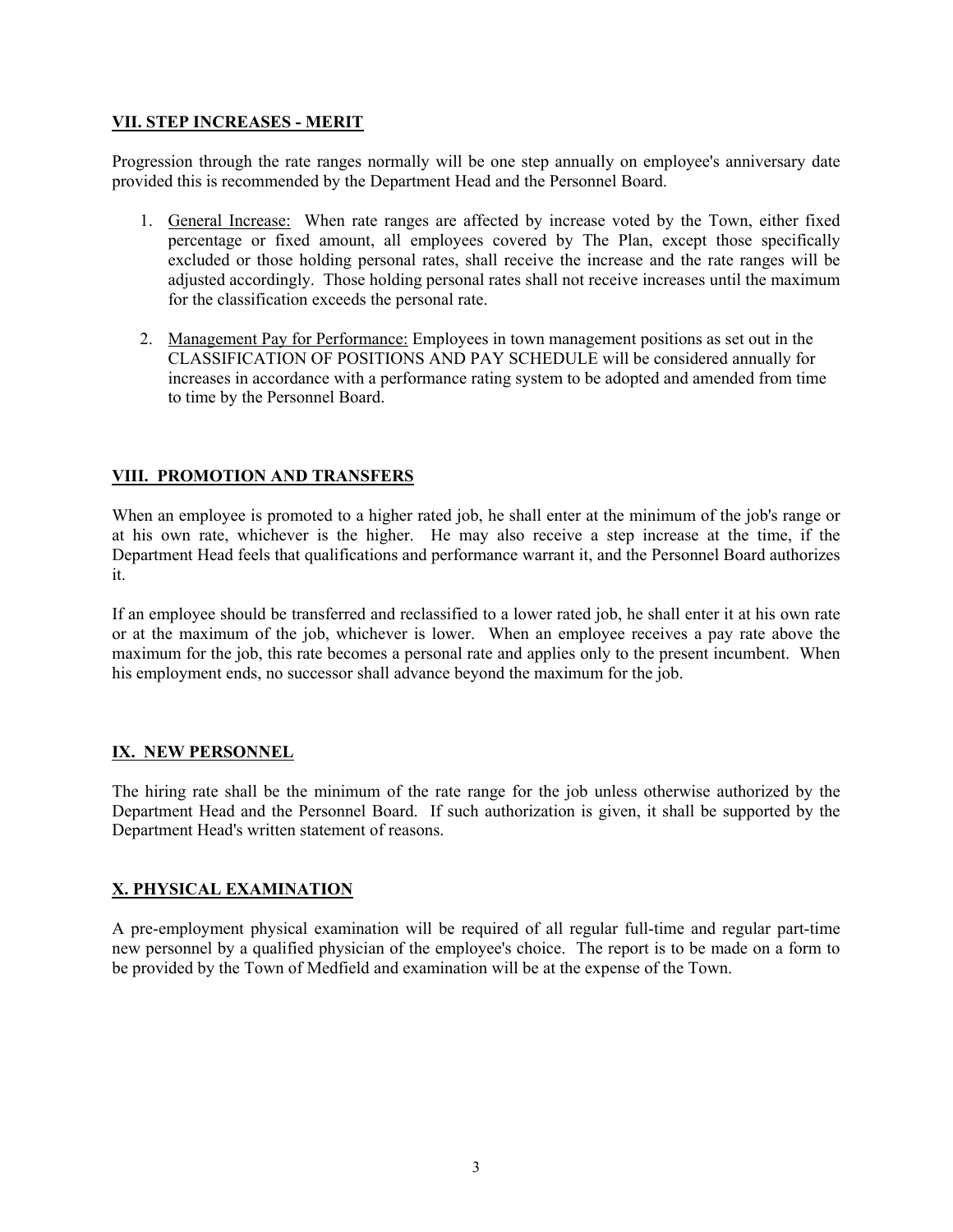#### **XI. VACATIONS**

The following annual vacations with pay will be granted to all regular full-time and regular part-time employees who are on an hourly paid basis, having continuous employment. Vacation time must be scheduled with and approved by the Department Head.

1. First Year:

 Above employees are entitled to 1 vacation day for each month worked to a maximum of 10 days earned in first year.

Employees on the payroll before the 15th of the first month of their employment will receive (1) vacation day for that month.

2. Subsequent Years:

 Following the first year of employment, employees shall receive vacation days as follows:

| 1 year to 5 years   | 10 days           |
|---------------------|-------------------|
| 5 years to 10 years | $15 \text{ days}$ |
| 10 years and over   | 20 days           |

Eligibility will be as of January 1st of each year, except on the 5th and 10th year anniversary date when additional days earned will be granted on anniversary date, with the exception of members of the uniformed Police Department, who are covered by the provisions of the Massachusetts General Laws.

The weekly vacation pay of regular part-time employees shall be the average of weekly pay for the last twenty-six (26) weeks, worked immediately preceding the vacation.

Vacations with pay shall not be granted to temporary or casual part-time employees.

Should a holiday fall during an employee's regularly scheduled workday, while the employee is on an authorized vacation, an additional day of vacation will be allowed.

Vacations shall not be cumulative from year to year except under unusual circumstances with the approval of the Department Head. Any unused vacation days shall be used in the first three-quarters of the next calendar year.

Vacation days accrue monthly to be taken in the subsequent year, except in the case of retirement and termination of employment when the employee shall be paid for all accrued vacation through the termination date.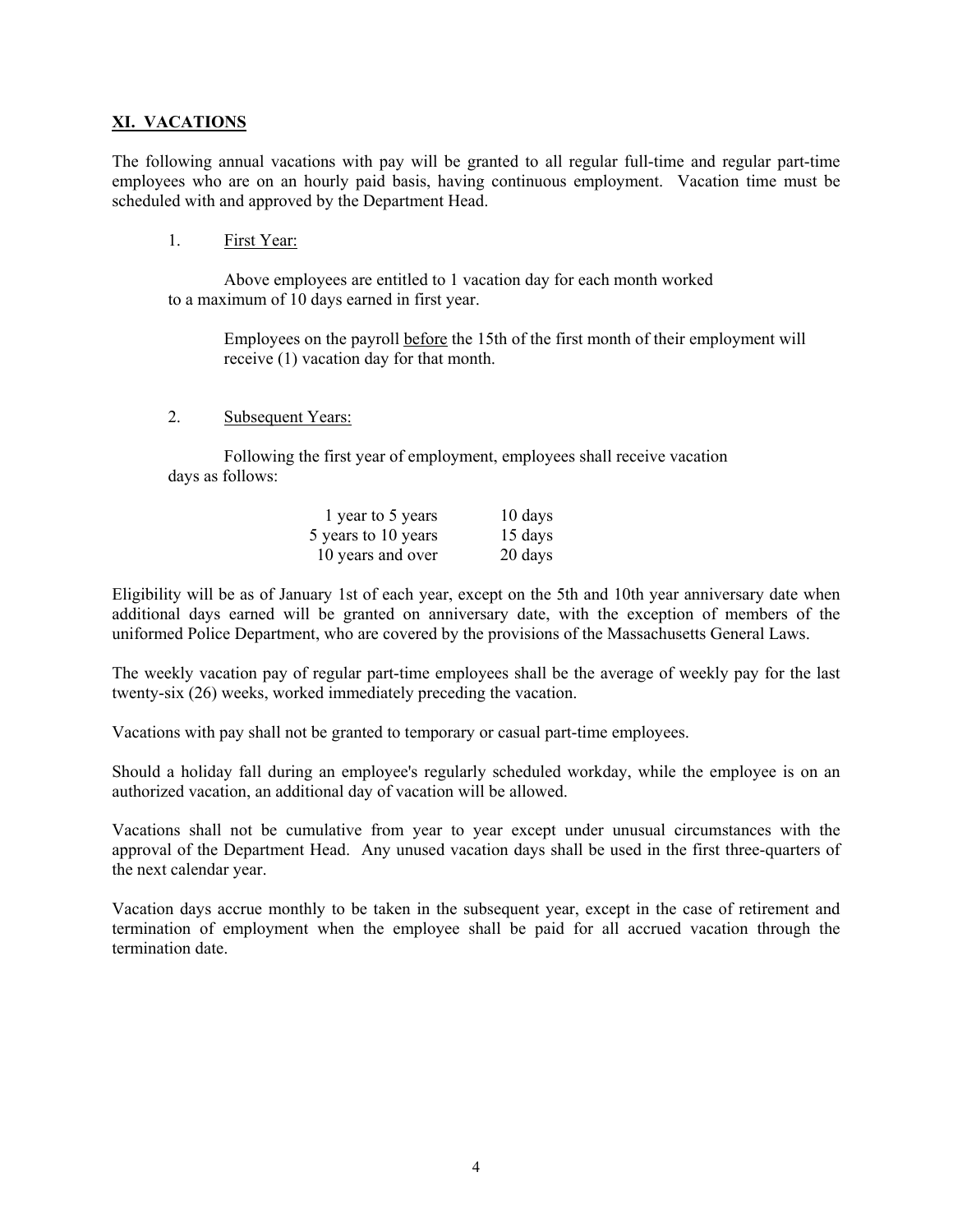#### **XII. HOLIDAYS**

Regular full-time employees and regular part-time employees shall be paid for each of the following holidays, except that regular part-time employees shall be paid only for those holidays falling on a regularly scheduled work day and on the same basis as their earnings, if they had worked:

New Year's Day Memorial Day Veteran's Day Martin Luther King Day Independence Day Thanksgiving Day Washington's Birthday Labor Day Christmas Day Patriots Day Columbus Day

Regular full-time employees of the various Town Departments, other than Department Heads, required to work on any of the above specified holidays shall be paid on the basis of straight time in addition to the regular holiday pay for that day, or, at the discretion of the Department Head, may be given equivalent time off at regular pay.

Police Department employees will be paid at straight time for time worked on a holiday in addition to holiday pay. Police Department employees working on a scheduled day off, which is a holiday, may be given equivalent time off at straight time.

Holidays with pay shall not be granted to temporary or casual part-time employees.

#### **XIII. LEAVES OF ABSENCE**

#### A. Sick Leave:

- 1. Upon completion of 30 days regular full-time or regular part-time employment, an employee shall be allowed one and one-quarter days' sick leave, based on the average number of hours worked per day, with pay for each month of employment completed in any given calendar year provided such leave is caused by sickness or injury or by an exposure to contagious disease, but not injury sustained in other employment. For purposes of administration, in subsequent years of employment, eligible employees will be credited with fifteen days of sick leave as of January first of each year.
- 2. An employee in continuous employment shall be credited with the unused portion of sick leave granted under subsection (1.) up to a maximum of one hundred fifty (150) days. Upon retirement or death, payment shall be made to the employee or the employee's estate for 30% of those days accumulated over ninety (90) days.
- 3. If the amount of sick leave credit provided for under subsection (2.) has been, or is about to be exhausted, an employee may make application for additional allowance to that provided under (1.). Such application shall be made to the Personnel Board, which is authorized to grant such additional allowance as it may determine to be equitable after reviewing all circumstances including the employee's attendance and performance record prior to conditions supporting his request for additional allowance.
- 4. Sick leave must be authorized by the Department Head and must be reported, on blank provided for same, to the Personnel Board.
- 5. A Physician's certificate of illness may be requested by the Department Head after three days'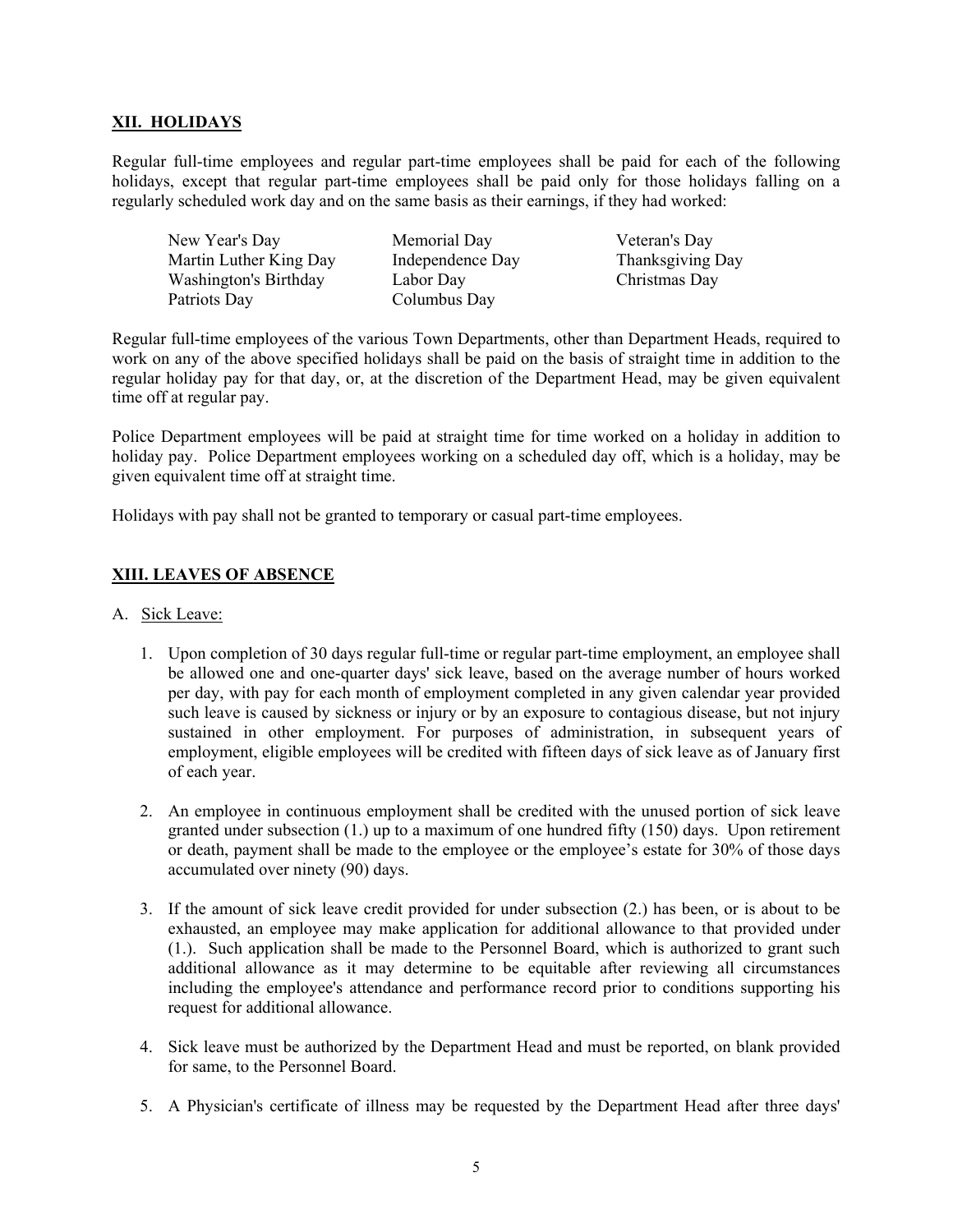absence or after a series of repeated absences during the year. This certificate shall be forwarded, by the Department Head, to the Personnel Board.

- 6. The Personnel Board may require a medical examination of any employee who reports his inability to report for duty because of illness. This examination would be at the expense of the Town by a physician appointed by the Personnel Board.
- 7. Injury, illness or disability self-imposed, or resulting from the use of alcohol or drugs shall not be considered a proper claim for sick leave under this section.
- 8. An employee who is incapacitated by reason of an injury sustained in the course of and arising out of his employment by the Town may elect to receive from his accumulated sick leave the difference between his normal work week compensation and the weekly indemnity of the Worker's Compensation Act, beginning with the first day of incapacity.
- 9. Notification of absence due to illness must be made as early as possible on the first day of absence, either to the employee's immediate superior or to the Department Head.
- 10. Nothing in this Section shall be construed to conflict with Section 100, Chapter 41 of the General Laws, and in the event of such conflict the provisions of said Section 100 of Chapter 41 shall prevail as to employees covered by said Section 100 of Chapter 41.

#### B. Jury Duty:

A regular full-time or regular part-time employee called for jury duty shall be paid by the Town an amount equal to the difference between the compensation paid for a normal working period and the amount paid by the Court, excluding allowance for travel.

#### C. Military Training:

Regular full-time and regular part-time employees with more than one year continuous employment by the Town next prior to the time of performing the service herein referred to, who are required to report for temporary summer or like period of training in the military forces of the Nation or the Commonwealth shall be paid an amount equal to the difference between compensation for normal working period of two weeks and the amount paid for military training. An employee, on request, may combine his military leave with his regular vacation period.

#### D. Funeral Leave:

Regular full-time and regular part-time employees shall be given up to three days leave with pay for the purpose of making arrangements and attending the funeral of members of their immediate family which is defined as the following: mother, father, mother-in-law, father-in-law, sister, brother, spouse, child, and grandparents of the employee.

#### E. Personal Leave:

For those full-time and regular part-time employees with vacation accruals of less than 21 days per year, upon completion of 30 days regular full-time employment, employees shall be allowed one quarter (1/4) of one day personal time off with pay for each completed month of service. Such personal time must be taken within 1 year of being earned, and scheduled with the approval of the individual's supervisor. For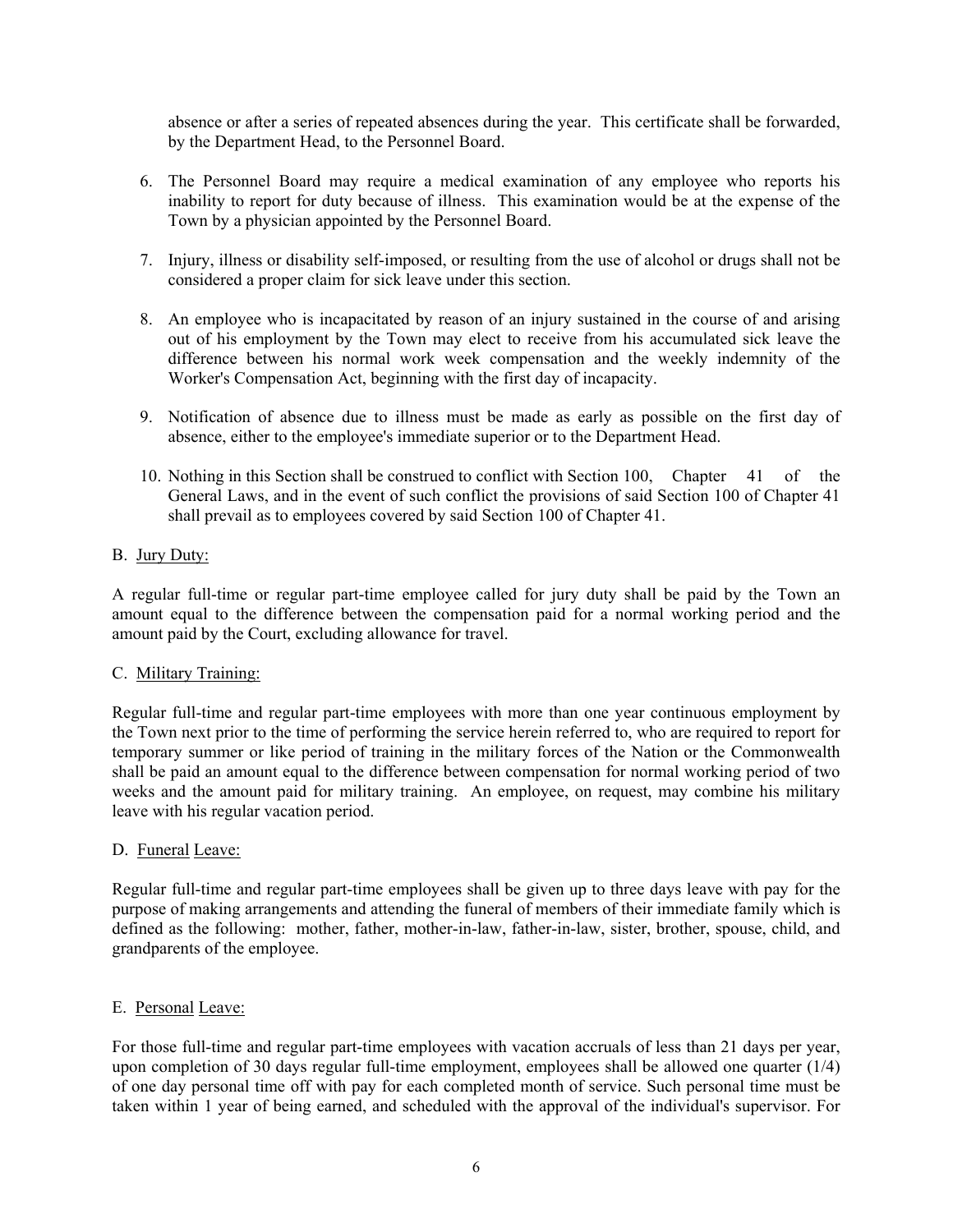purposes of administration, in subsequent years of completed employment, eligible employees will be credited with three (3) days of personal time, effective January first of each year.

#### **XIV. OVERTIME**

Overtime will be worked only with authorization of the Department Head. Regular full-time employees, exclusive of Department Heads, who are required by the Department Head to work overtime, will be paid time and one-half for all hours worked in excess of the regular work week, as determined by the Personnel Board, within the Department where the employee is regularly employed. Where overtime is performed for a department other than the employee's regular full-time department, the overtime will be time and one-half of the appropriate rate schedule for the work being performed as determined by the Department Head for whom the work is being accomplished.

#### **XV. SPECIAL PAY PROVISIONS**

- A. Call Back: Unless otherwise provided in this plan or in any applicable collectively bargained labor contract, when an hourly paid employee is called in to work on an emergency assignment by the Department of Streets, Water and Sewer, pay shall be no less than two (2) hours' pay at the appropriate time and a half rate, except Sundays and Holidays when double time shall be paid. This does not apply to planned overtime.
- B. Snow Removal: Time and one-half for the time worked other than the normal schedule. Double time for time worked on Sundays and Holidays, and after sixteen consecutive hours.

The rate for employees whose regularly scheduled work week includes Sundays and holidays shall be determined by the Personnel Board.

- C. Fire Pay:
	- 1. Firefighters will receive a guaranteed one-hour minimum fire pay. Time in excess of the first hour will be calculated to the 1/2 hour.
	- 2. While responding to or working at a fire or any other emergency, personnel will be paid at a rate 1.5 times their hourly fire wage.
	- 3. Any other duties performed by firefighters (training-details-standby duty, etc.) will be at their regular hourly fire rate.
	- 4. Town employees covered by the provisions of the Federal Fair Labor Standards Act who leave their Town employment to respond to a fire as call firefighters will receive one (1) hour's pay at their Town job's regular hourly rate, in addition to one hour's straight fire pay. If the fire call continues beyond one hour they will continue to receive their Town job's regular hourly rate, in addition to their hourly fire pay for the second hour. Should the fire continue beyond two (2) hours, their regular fire pay will continue.
	- 5. Town employees not covered by the provisions of the Federal Fair Labor Standards Act (i.e. management positions) who leave their Town employment to respond to a fire as call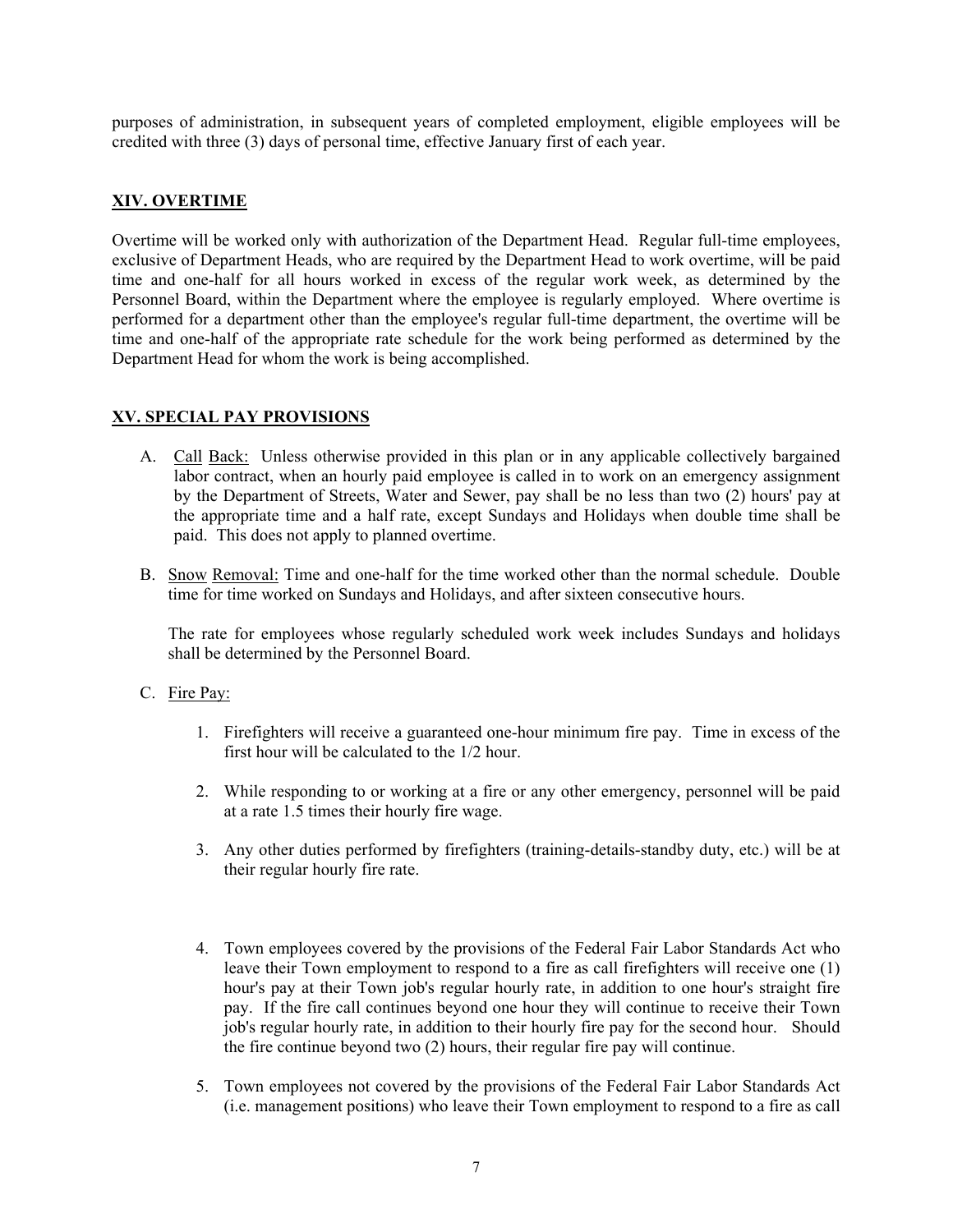firefighters will receive one (1) hour's pay at their Town job's regular hourly rate, in addition to the one hour fire pay referenced in Item 2 above. This applies to the first two (2) hours of the fire. Should the fire continue beyond two (2) hours, their regular fire pay will continue.

6. All firefighters who are regular full-time Town employees and are covered by the provisions of the Federal Fair Labor Standards Act shall be paid in accordance with the mandated provisions of the Act, when applicable.

#### D. Police Intern

Police Interns will receive 7% improvement per successive year in the Intern Program.

- E. Longevity
	- 1. Regular full-time employees, who are not members of a collective bargaining unit shall receive an annual longevity payment of \$250 after 5 years' continuous regular full-time employment plus \$50 for each additional year up to a total maximum of \$1,000, Payable on the 2nd pay day of December.
	- 2. Regular full-time employees, who are members of a collective bargaining unit, shall receive annual longevity payment(s) in accordance with the terms of their applicable contracts
- F. Retirees: A full-time employee who enters retirement under the County Retirement System may be rehired by the Town in their last occupation subject to the restrictions of the County Retirement Plan. Such employment must be approved in advance by the Department Head, the Board of Selectmen and the Personnel Board. Such employment and wage rate, which will be considered a personal rate, will be subject to approval of the Department Head, Board of Selectmen and Personnel Board. Such wage rate will not be adjusted by general increases as such.
- G. Police Officers: For all regularly scheduled shifts starting after 3:00 p.m. and finishing prior to 8:00 a.m., a night shift differential of \$5.00 per shift will be paid, said sum to be paid annually during the month of June.
- H. Police Details: "The detail rate for Special and Permanent Intermittent Officers shall be \$18. per hour."
- I. Ambulance EMT Stipend: Each certified Ambulance EMT shall be paid \$10 per twelve-hour shift.

#### **XVI. INVALIDITY**

If any provision of this Bylaw shall conflict with any Civil Service law or regulation applicable to any position, or any other law, it shall be deemed modified by the law or regulation sufficient only to end the conflict. The invalidity of any provision hereof shall not be construed to invalidate any other provisions hereof.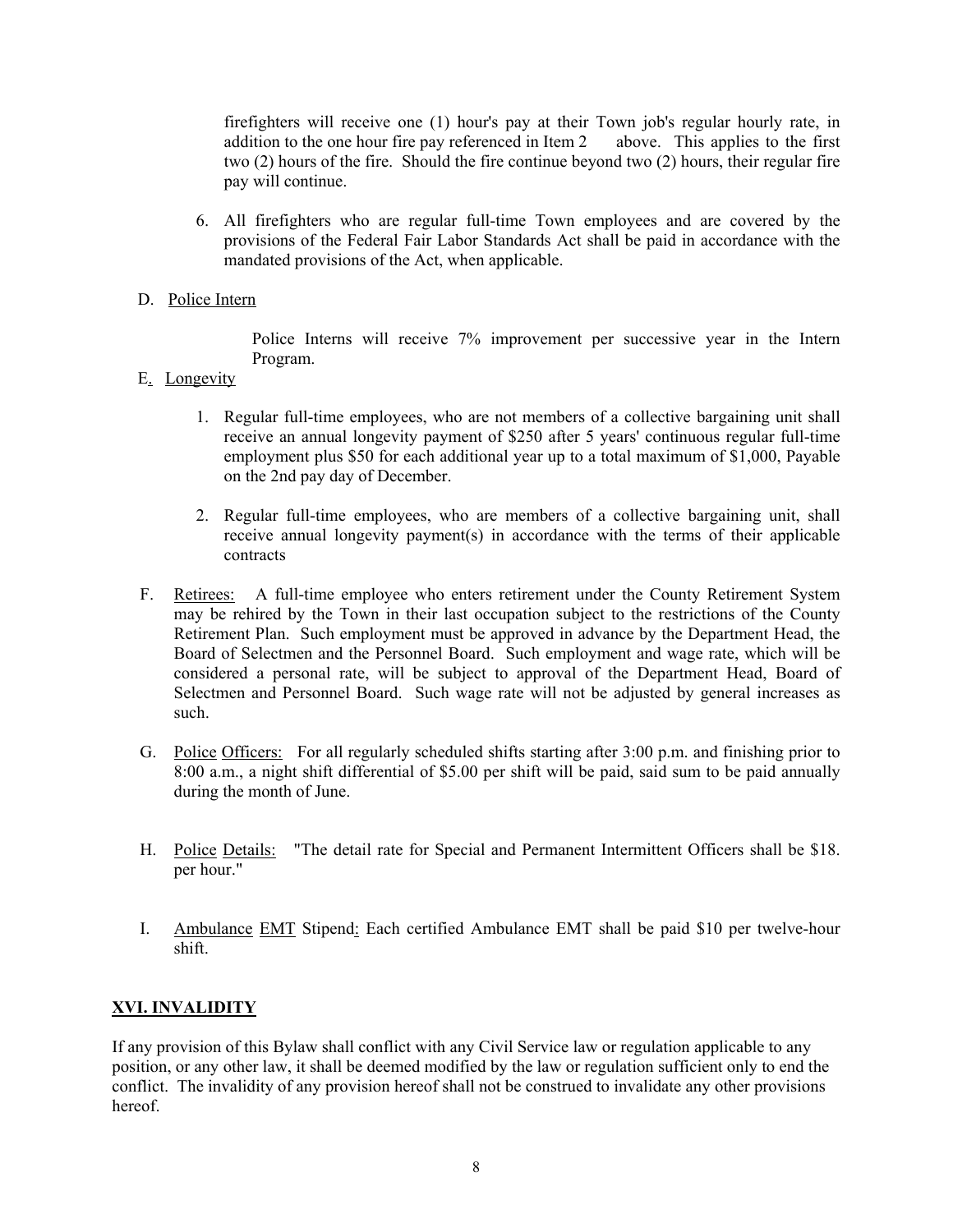#### **XVII. CONFLICTING BYLAWS**

All Bylaws or parts of Bylaws relating to personnel covered by this plan in conflict with this Bylaw are hereby repealed.

#### **XVIII. CLASSIFICATION AND SCHEDULES**

The classification and schedules of pay under The Plan shall be as shown in the appended "Classification of Positions and Pay Schedules" as from time to time amended.

#### **XIX. AMENDMENT**

This Bylaw may be amended by vote of the Town at any regular or special meeting provided that at least thirty (30) days prior to the town meeting at which such amendment is to be considered, the Personnel Board shall be apprised in writing of the proposed amendment. The Personnel Board shall make a report and recommendation to the Town prior to the taking of any action by the Town upon the proposed amendment.

#### **XX. SEXUAL HARASSMENT POLICY**

Sexual harassment in the workplace is unlawful and our goal is to promote a work environment free of sexual harassment. To further this goal, we have established the following policy:

Prohibited conduct shall include:

- 1. Conduct which has the purpose or effect of unreasonably interfering with an employee's work performance or creating an environment which is intimidating, hostile or offensive to the employee.
- 2. Verbal conduct (e.g., sexually explicit epithets, foul language, unwanted sexual flirtation, commentaries about an individual's body, or derogatory statements of a sexual nature).
- 3. Physical conduct (e.g., improper touching or assault).
- 4. Visual harassment (e.g., sexually explicit or derogatory postures, sexually suggestive objects, pictures or cartoons, or obscene gestures.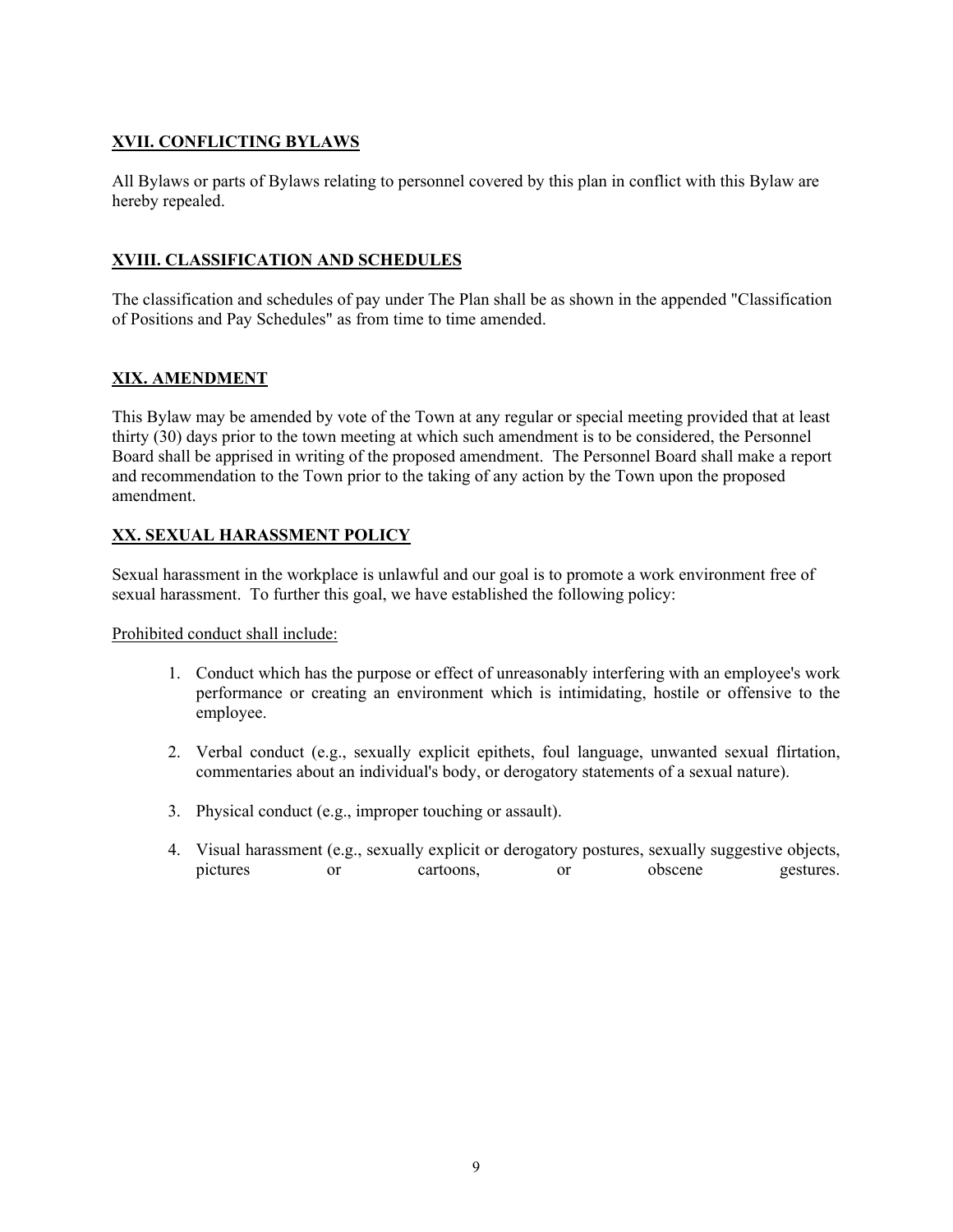Even if such actions do not rise to the level of legally actionable harassment, they nonetheless are unacceptable in the workplace.

In addition, offering or implying to offer employment benefits in exchange for sexual favors or retaliating or threatening retaliation for refusal to respond to sexual advances is unlawful. It is also unlawful to retaliate against an employee for filing a complaint of harassment or for cooperating in an investigation of a complaint of harassment.

Employees who are found to have engaged in the type of conduct described above shall be subject to disciplinary measures, up to and including termination. Such violations also could lead to personal legal and financial liability.

#### Complaint Procedure:

If an employee believes he/she has been the victim of a violation of this policy, the employee shall file a written complaint with the employee's department head who shall forthwith transmit copies to the Town Administrator, Personnel Board, and the Town Counsel.

All complaints under this policy will be investigated promptly and dealt with appropriately. In addition, if an employee has a complaint under this policy, he/she may contact the following state or federal employment discrimination agencies:

 United States Equal Employment Opportunity Commission 10 Congress Street - 10th Floor Boston, MA 02113 (617) 565-3200

 Massachusetts Commission Against Discrimination (MCAD) One Ashburton Place - Room 601 Boston, MA 02108 (617) 727-3990

#### **XXI. THE FEDERAL FAMILY AND MEDICAL LEAVE ACT**

The Federal Family and Medical Leave Act, effective August 6, 1993, allows employees up to twelve (12) weeks of unpaid leave each year for the birth or adoption of a child. In addition, a seriously ill employee, or an employee caring for a seriously ill spouse, child or parent is eligible for twelve (12) weeks of unpaid leave each year.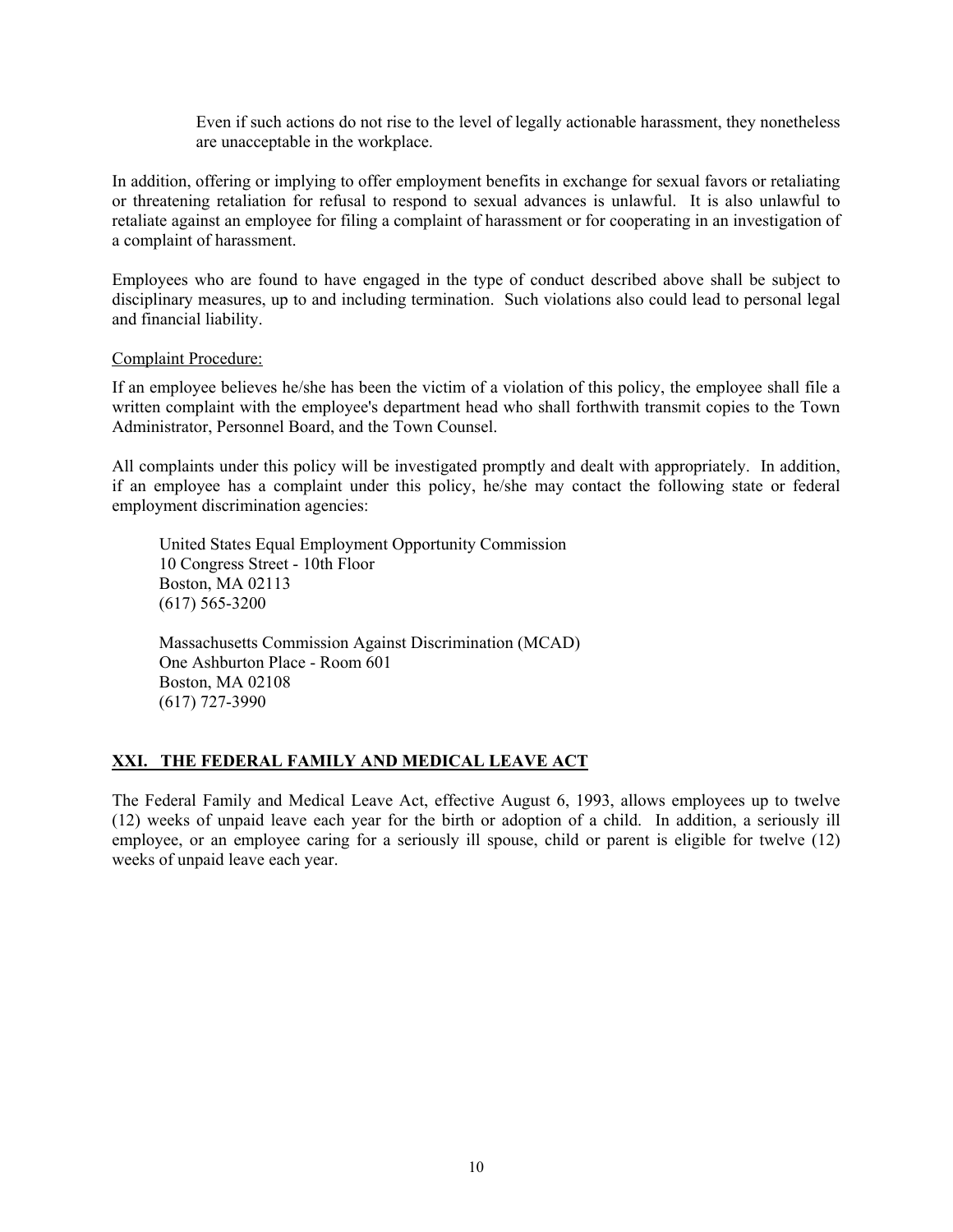#### **Special Circumstance, Intermittent Family Leave (Administrative Guide)**

Regular full-time and regular part-time employees whose family leave requirements are intermittent and whose position responsibilities may be efficiently and effectively performed through any approved combination of the following elements:

- Earned Vacation
- Paid Personal Time
- Sick Leave
- Scheduled hours of work performed at work
- Scheduled performance of position duties at a location other than the normal work location
- Unpaid family leave (not to exceed 12 weeks in any 12 month period)

#### **Approval Process**

- 1. Requests for consideration of Special Circumstances Intermittent Family Leave must be submitted 30 days in advance of the requested commencement of the leave. In emergency situations requests must be submitted as soon as practical once the emergency is known.
- 2. Requests must be reviewed and approved by the Department Manager. During this review the Manager must review the schedule for work performance and agree that all the normal and special duties of the position can be performed through adherence to the schedule, and may indicate any other work schedule compliance conditions that may be required.
- 3. Requests must be reviewed and approved by the Personnel Board.
- 4. Requests must be reviewed and approved by the Board of Selectmen

#### **XXII. DEPARTMENT OF PUBLIC WORKS DRUG AND ALCOHOL MISUSE PREVENTION PLAN**

The Town of Medfield, acting through its Superintendent of Public Works, will enforce the Drug and Alcohol Regulations as set forth in 49 Code of Federal Regulations Part 199, Subpart B and the Department of Transportation Procedures for Transportation Workplace Drug and Alcohol Testing Program, as set forth in 49 CFR Part 40, Subject C and any other federal or state regulations. This program is issued in compliance with these regulations and only covers certain employees employed by and in job sensitive areas designated by the Superintendent of Public Works.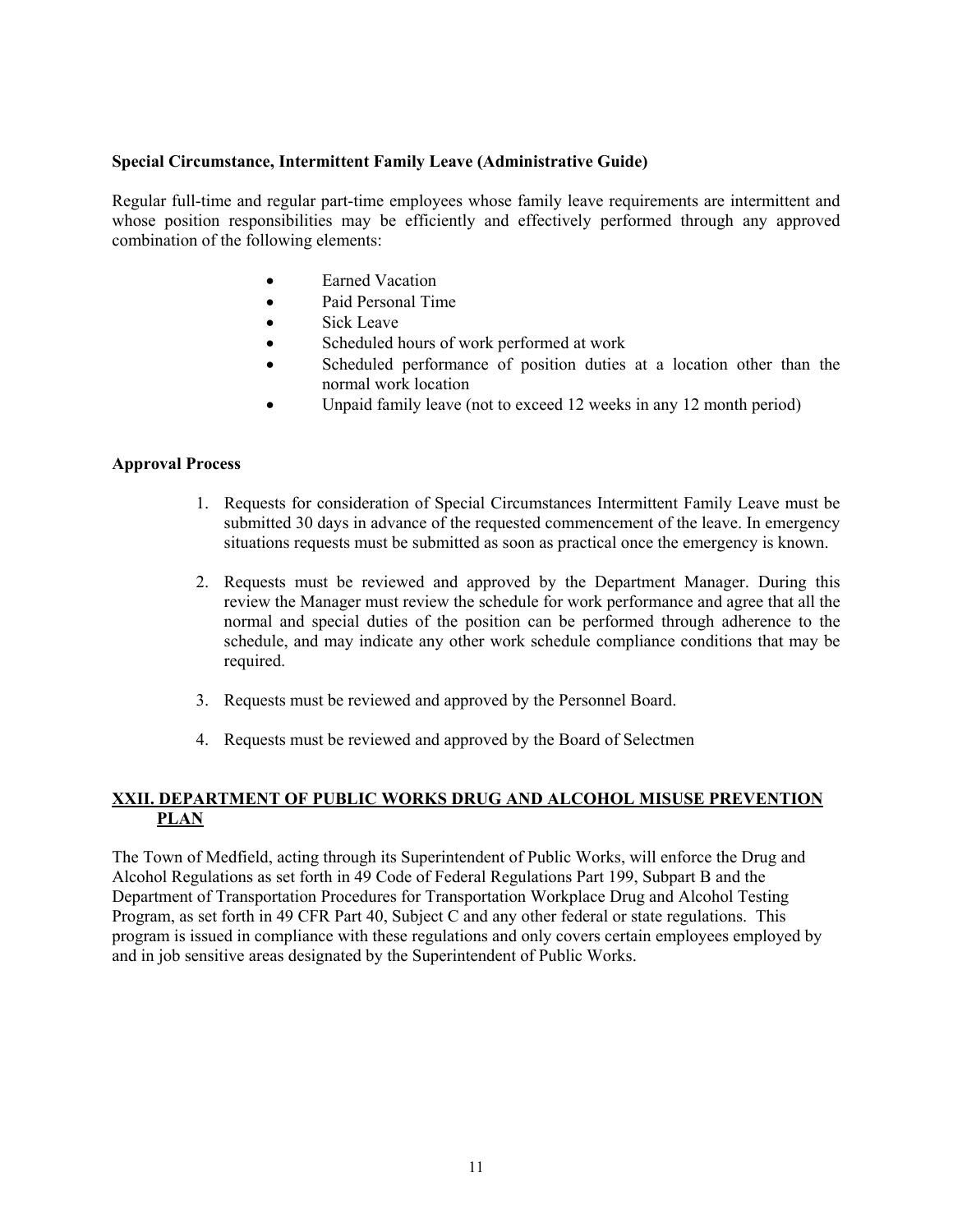## **CLASSIFICATION OF POSITIONS AND PAY SCHEDULE**

| <b>Sergeants</b> | Step 1     | Step 2     | Step 3     | <b>Step 4 (15)</b><br>Yrs) | <b>Step 5 (20)</b><br>Yrs) |
|------------------|------------|------------|------------|----------------------------|----------------------------|
| 7/1/2020         | \$1,386.57 | \$1,429.45 | \$1,480.74 |                            |                            |
| bi weekly        | \$2,773.14 | \$2,858.90 | \$2,961.49 |                            |                            |
|                  |            |            |            |                            |                            |
| 7/1/2021         | \$1,414.30 | \$1,458.04 | \$1,510.35 | \$1,529.58                 | \$1,558.42                 |
| bi weekly        | \$2,828.60 | \$2,916.08 | \$3,020.71 | \$3,059.16                 | \$3,116.84                 |

### **Police Department as per Collective Bargaining Agreement**

| Police<br><b>Officer</b> | Step 1     | Step 2     | Step 3     | Step 4     | Step 5     | Step 6     | <b>Step 7 (15)</b><br>Yrs) | <b>Step 8 (20)</b><br>Yrs) |
|--------------------------|------------|------------|------------|------------|------------|------------|----------------------------|----------------------------|
| 7/1/2020                 | \$1,068.57 | \$1,103.63 | \$1,135.69 | \$1,170.81 | \$1,207.01 | \$1,244.35 |                            |                            |
| bi weekly                | \$2,137.14 | \$2,203.26 | \$2,271.38 | \$2,341.61 | \$2,414.01 | \$2,488.70 |                            |                            |
|                          |            |            |            |            |            |            |                            |                            |
| 7/1/2021                 | \$1,089.94 | \$1,125.70 | \$1,158.40 | \$1,194.23 | \$1,231.15 | \$1,269.24 | \$1,288.47                 | \$1,317.32                 |
| bi weekly                | \$2,179.88 | \$2,251.41 | \$2,316.81 | \$2,388.45 | \$2,462.30 | \$2,538.47 | \$2,576.94                 | \$2,634.64                 |

| <b>Dispatcher</b> | Step 1     | Step 2     | Step 3     | Step 4     | Step 5     |
|-------------------|------------|------------|------------|------------|------------|
| 7/1/2020          | \$735.07   | \$775.99   | \$815.13   | \$856.59   | \$904.92   |
| bi weekly         | \$1,470.15 | \$1,551.97 | \$1,630.27 | \$1,713.17 | \$1,809.85 |
|                   |            |            |            |            |            |
| 7/1/2021          | \$873.57   | \$921.42   | \$972.25   | \$1,025.71 |            |
| bi weekly         | \$1,747.14 | \$1,842.83 | \$1,944.51 | \$2,051.41 |            |

### **Specialist Range**

| 7/1/2020 | \$663.59 | \$3,794.60 | <b>Annual Stipend</b> |
|----------|----------|------------|-----------------------|
| 7/1/2021 | \$676.86 | \$3,870.49 | <b>Annual Stipend</b> |

# **Fire Department as per Collective Bargaining Agreement**

| <b>FF/EMT</b> | <b>Step</b> | <b>Step</b> | Step 3 | Step 4 | Step 5 | Step 6 | <b>Step</b> | Step 8 |
|---------------|-------------|-------------|--------|--------|--------|--------|-------------|--------|
| 7/1/2020      | 24.87       | 25.64       | 26.37  | 27.19  | 27.99  | 28.86  | 29.69       | 30.57  |
| 7/1/2021      | 25.37       | 26.15       | 26.90  | 27.73  | 28.55  | 29.44  | 30.28       | 31.18  |

| Captain/EMT | <b>Step</b> | Step 2 | Step 3 | Step 4 | Step 5 | Step 6 |
|-------------|-------------|--------|--------|--------|--------|--------|
| 7/1/2020    | 28.86       | 29.72  | 30.47  | 31.23  | 32.17  | 33.13  |
| 7/1/2021    | 33.62       | 34.29  | 34.97  | 35.67  | 36.38  |        |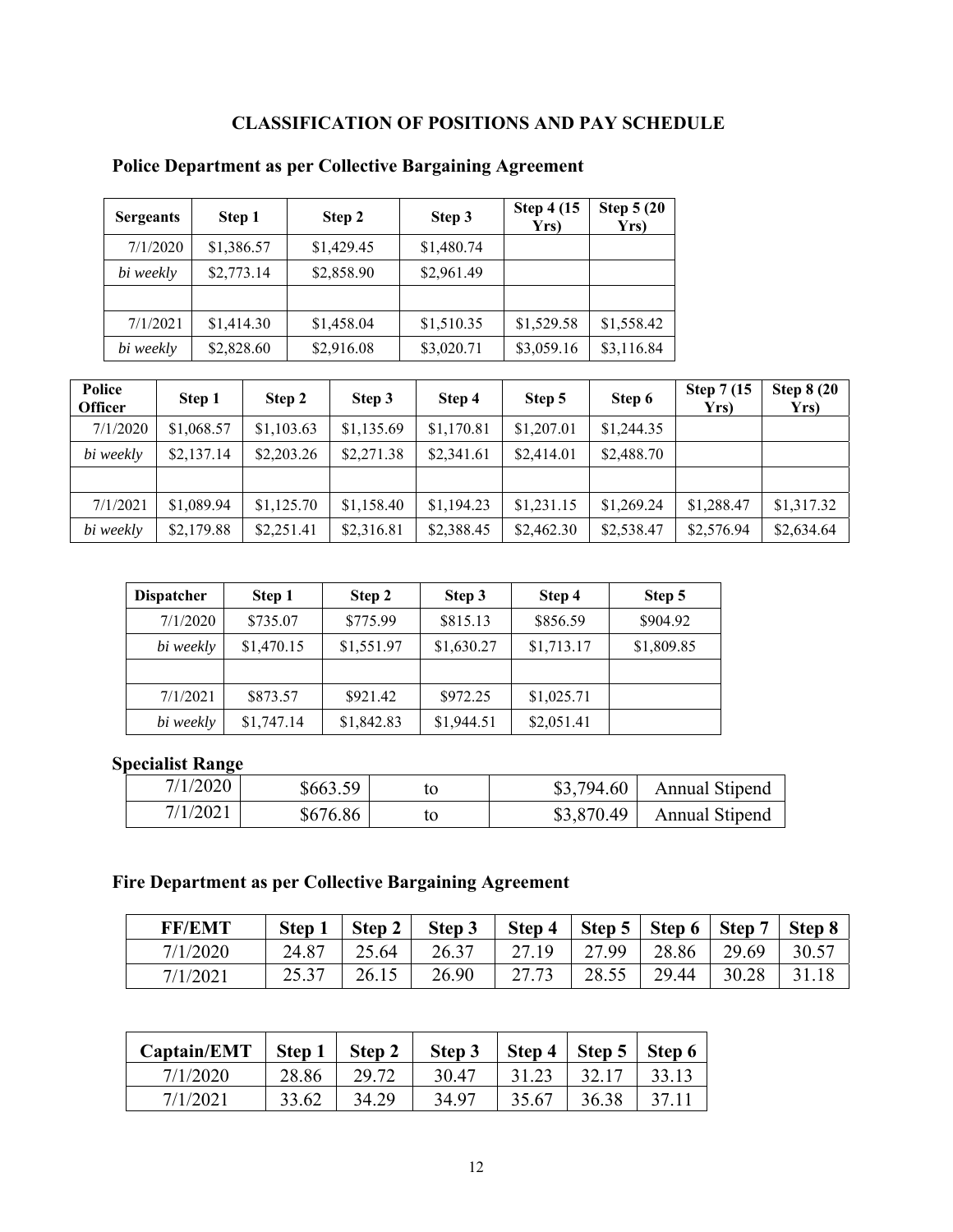# **Public Safety Positions**

|                    |  | Step 1   Step 2   Step 3   Step 4   Step 5   Step 6               |  |  |
|--------------------|--|-------------------------------------------------------------------|--|--|
| <b>Call FF/EMT</b> |  | $\vert$ \$25.61   \$26.40   \$27.17   \$27.99   \$28.83   \$29.71 |  |  |

|                                                                                                                                           | Step 1  | Step 2  | Step 3  | Step 4  | Step 5  | Step 6 | Step 7 | Step 8 | Step 9 |
|-------------------------------------------------------------------------------------------------------------------------------------------|---------|---------|---------|---------|---------|--------|--------|--------|--------|
| <b>Animal Control</b><br>Officer/Inspector                                                                                                | \$23.26 | \$23.93 | \$24.57 | \$25.30 | \$26.01 | 26.75  | 27.51  | 28.28  | 29.08  |
| * Based on a 40-hour workweek                                                                                                             |         |         |         |         |         |        |        |        |        |
| <b>Assistant Animal</b><br>\$2,532<br>\$2,746<br>\$2,959<br>\$3,178<br>\$3,393<br>\$2,316<br>\$3,863<br>\$3,607<br><b>Control Officer</b> |         |         |         |         |         |        |        |        |        |
| *Annual Stipend                                                                                                                           |         |         |         |         |         |        |        |        |        |

| <b>Managerial Positions</b>                     | <b>Minimum</b> | <b>Midpoint</b> | <b>Maximum</b> |
|-------------------------------------------------|----------------|-----------------|----------------|
| <b>Grade 1</b>                                  | 55,003         | 61,879          | 68,755         |
| Children's Librarian                            |                |                 |                |
| <b>Technical Services Librarian</b>             |                |                 |                |
| Young Adult Librarian                           |                |                 |                |
| <b>Outreach Social Worker</b>                   |                |                 |                |
| <b>Conservation Agent</b>                       |                |                 |                |
| Circulation Supervisor                          |                |                 |                |
| Grade 2                                         | 60,503         | 68,066          | 75,629         |
| Administrative Asst. to the Selectmen/          |                |                 |                |
| Town Administrator                              |                |                 |                |
| Adult Services/Technology Senior Librarian      |                |                 |                |
| Grade 3                                         | 66,554         | <u>74,873</u>   | 83,192         |
| <b>Assistant Town Accountant/Budget Analyst</b> |                |                 |                |
| IT Coordinator                                  |                |                 |                |
| Grade 4                                         | 73,210         | 82,361          | 91,512         |
| Council on Aging Director                       |                |                 |                |
| Park and Recreation Director                    |                |                 |                |
| <b>Town Planner</b>                             |                |                 |                |
| Public Health Nurse                             |                |                 |                |
| Director of Youth Outreach                      |                |                 |                |
| <b>Building Commissioner</b>                    |                |                 |                |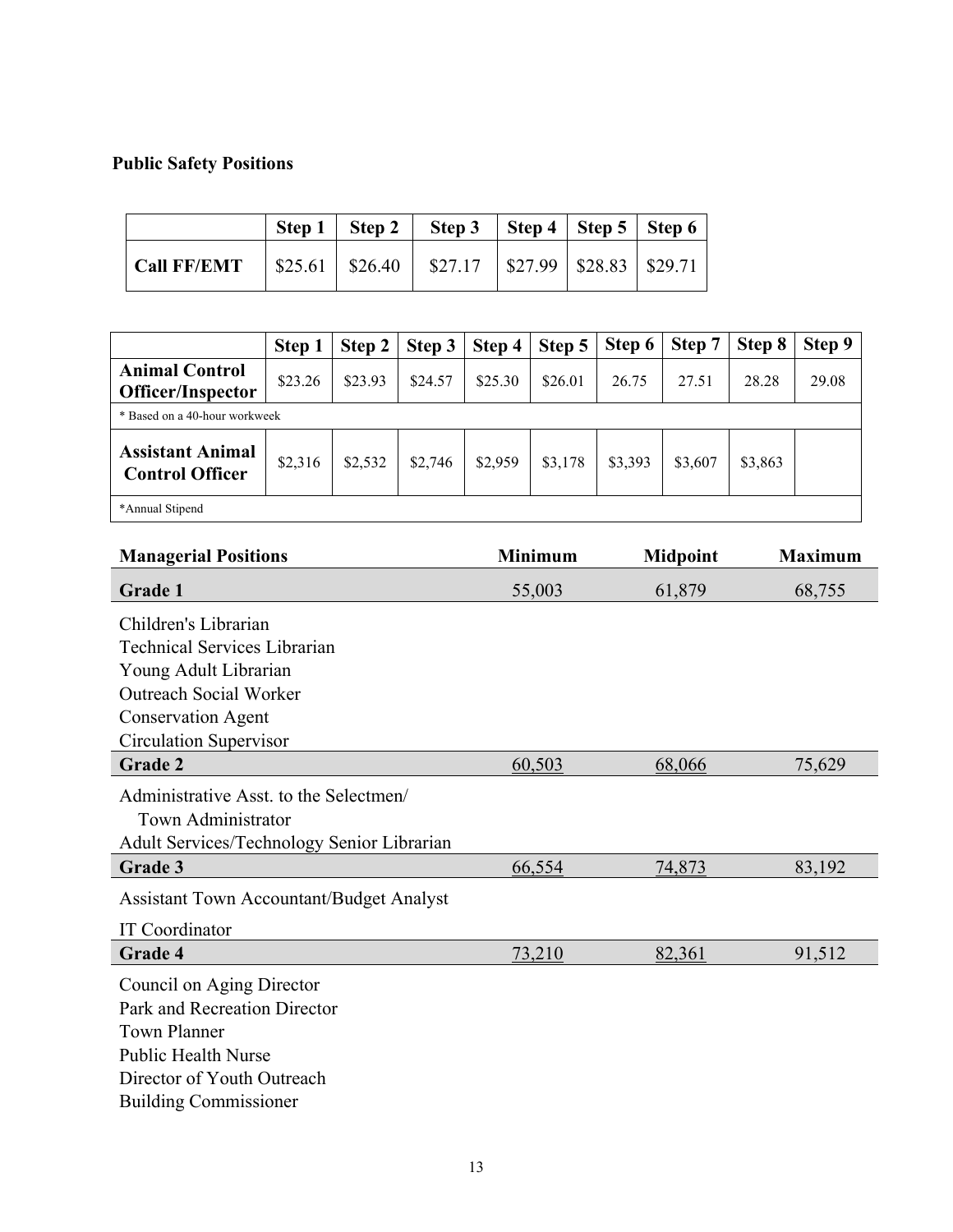| Grade 5                 |                                                          |         |         |         | 81,994  |         | 92,2434 |         | 102,494 |  |
|-------------------------|----------------------------------------------------------|---------|---------|---------|---------|---------|---------|---------|---------|--|
| <b>Library Director</b> |                                                          |         |         |         |         |         |         |         |         |  |
| Grade 6                 |                                                          |         |         |         | 91,835  |         | 103,314 |         | 114,792 |  |
|                         | Town Accountant                                          |         |         |         |         |         |         |         |         |  |
|                         | Principal Assessor                                       |         |         |         |         |         |         |         |         |  |
|                         | Treasurer/Collector                                      |         |         |         |         |         |         |         |         |  |
|                         | Deputy Police Chief                                      |         |         |         |         |         |         |         |         |  |
| Grade 7                 |                                                          |         |         |         | 102.855 |         | 115,712 |         | 128,569 |  |
|                         | <b>Asst. Town Administrator</b>                          |         |         |         |         |         |         |         |         |  |
| Grade 8                 |                                                          |         |         |         | 108,616 |         | 130,338 |         | 152,062 |  |
| Fire Chief              | Director of Public Works<br><b>Hourly Paid Positions</b> |         |         |         |         |         |         |         |         |  |
| 20                      | \$17.49                                                  | \$17.98 | \$18.50 | \$19.03 | \$19.57 | \$20.13 | \$20.71 | \$21.30 | \$21.91 |  |
| 30                      | \$19.24                                                  | \$19.78 | \$20.36 | \$20.94 | \$21.53 | \$22.14 | \$22.78 | \$23.42 | \$24.07 |  |
| 40                      | \$21.17                                                  | \$21.75 | \$22.38 | \$23.01 | \$23.67 | \$24.35 | \$25.04 | \$25.76 | \$26.49 |  |
| 50                      | \$23.28                                                  | \$23.94 | \$24.62 | \$25.32 | \$26.04 | \$26.78 | \$27.54 | \$28.33 | \$29.14 |  |
| 60                      | \$25.59                                                  | \$26.33 | \$27.08 | \$27.86 | \$28.65 | \$29.47 | \$30.30 | \$31.17 | \$32.06 |  |
| 70                      | \$27.90                                                  | \$28.73 | \$29.60 | \$30.49 | \$31.40 | \$32.34 | \$33.31 | \$34.31 | \$35.33 |  |
| 80                      | \$30.13                                                  | \$31.02 | \$31.96 | \$32.92 | \$33.90 | \$34.91 | \$35.98 | \$37.06 | \$38.17 |  |
| 90                      | \$32.53                                                  | \$33.51 | \$34.52 | \$35.56 | \$36.63 | \$37.73 | \$38.87 | \$40.04 | \$41.24 |  |

| Grade 20                            |                        |                                              |
|-------------------------------------|------------------------|----------------------------------------------|
| Police Matron                       | Traffic Supervisor     | <b>DPW Part Time Laborers</b>                |
| Grade 30                            |                        |                                              |
| Office Assistant                    | Library Technician     | Laborer                                      |
| Mini Bus Driver                     | <b>Truck Driver</b>    |                                              |
| Grade 40                            |                        |                                              |
| Senior Library Technician           | Groundskeeper I        | Mechanic                                     |
| Administrative Assistant I          | Maintenance Technician | <b>Transportation/Facilities Coordinator</b> |
| Asst Adult Services /Tech Librarian |                        |                                              |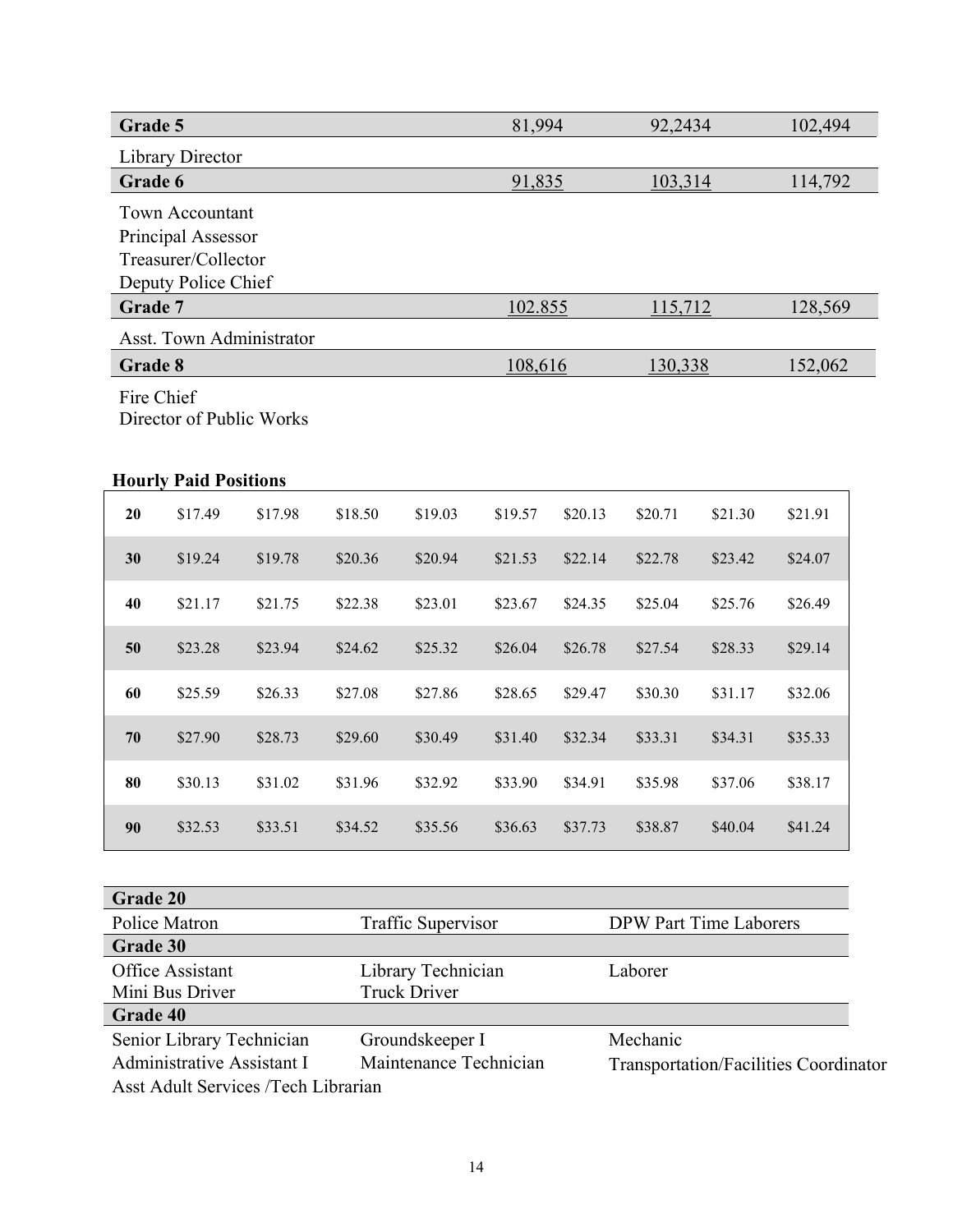| Grade 50                     |                                         |                               |  |
|------------------------------|-----------------------------------------|-------------------------------|--|
| Payroll Coordinator          | <b>Administrative Assistant II</b>      | Volunteer Coordinator         |  |
| Elder Outreach Worker        | <b>Equipment Operator</b>               | Water Technician              |  |
| Field Appraiser              |                                         |                               |  |
| Grade 60                     |                                         |                               |  |
| Administrative Assistant III | Park and Recreation Program Coordinator |                               |  |
| Grade 70                     |                                         |                               |  |
| Heavy Equipment Operator     | Groundskeeper II                        | Water/WWTP Operator           |  |
| Tree Warden                  | Lead Mechanic                           | <b>Facilities Coordinator</b> |  |
| <b>Grade 80</b>              |                                         |                               |  |
| Crew Chief                   |                                         |                               |  |
| Grade 90                     |                                         |                               |  |
| <b>Highway Supervisor</b>    | Water Supervisor                        | <b>WWTP</b> Supervisor        |  |

# **SPECIAL RATE/FEE POSITIONS- PART TIME/TEMPORARY**

| Veterans Agent                      | \$29,565     |    | Annual              |
|-------------------------------------|--------------|----|---------------------|
| Sealer of Weights and Measures      | \$2,804      |    | Annual              |
| Registrar                           | \$212        |    | Annual              |
| Library Page                        | \$11 to \$14 |    | Hourly              |
| Police-Private Special Detail       | \$35.78      |    | Hourly              |
| Tree Climber                        | \$23.42      |    | Hourly              |
| Snowplow Driver                     | 25.50        |    | Hourly              |
| <b>FIRE</b>                         |              |    |                     |
| Deputy Chief                        | \$4,313      |    | Annual              |
| Captain                             | \$2,588      |    | Annual              |
| Lieutenant                          | \$2,071      |    | Annual              |
| <b>EMS</b> Coordinator              | \$2,012      |    | Annual              |
| Fire Alarm Superintendent           | \$898        |    | Annual              |
| <b>INSPECTORS</b>                   |              |    |                     |
| <b>Inspector of Buildings</b>       | \$33.52      |    | Per Inspection      |
| <b>PARK AND RECREATION</b>          |              |    | <b>Annual Range</b> |
| Program Director                    | \$16,394     | to | \$20,171            |
| <b>Swim Pond Director</b>           | \$6,829      | to | \$9,679             |
| <b>Swim Pond Assistant Director</b> | \$4,557      | to | \$6,456             |
| Swim Team Coach/Guard               | \$3,795      | to | \$5,322             |
| <b>Assistant Coach/Guard</b>        | \$2,433      | to | \$4,358             |
| Water Safety Instructor             | \$2,888      | to | \$4,358             |
| Lifeguard                           | \$2,747      | to | \$4,036             |